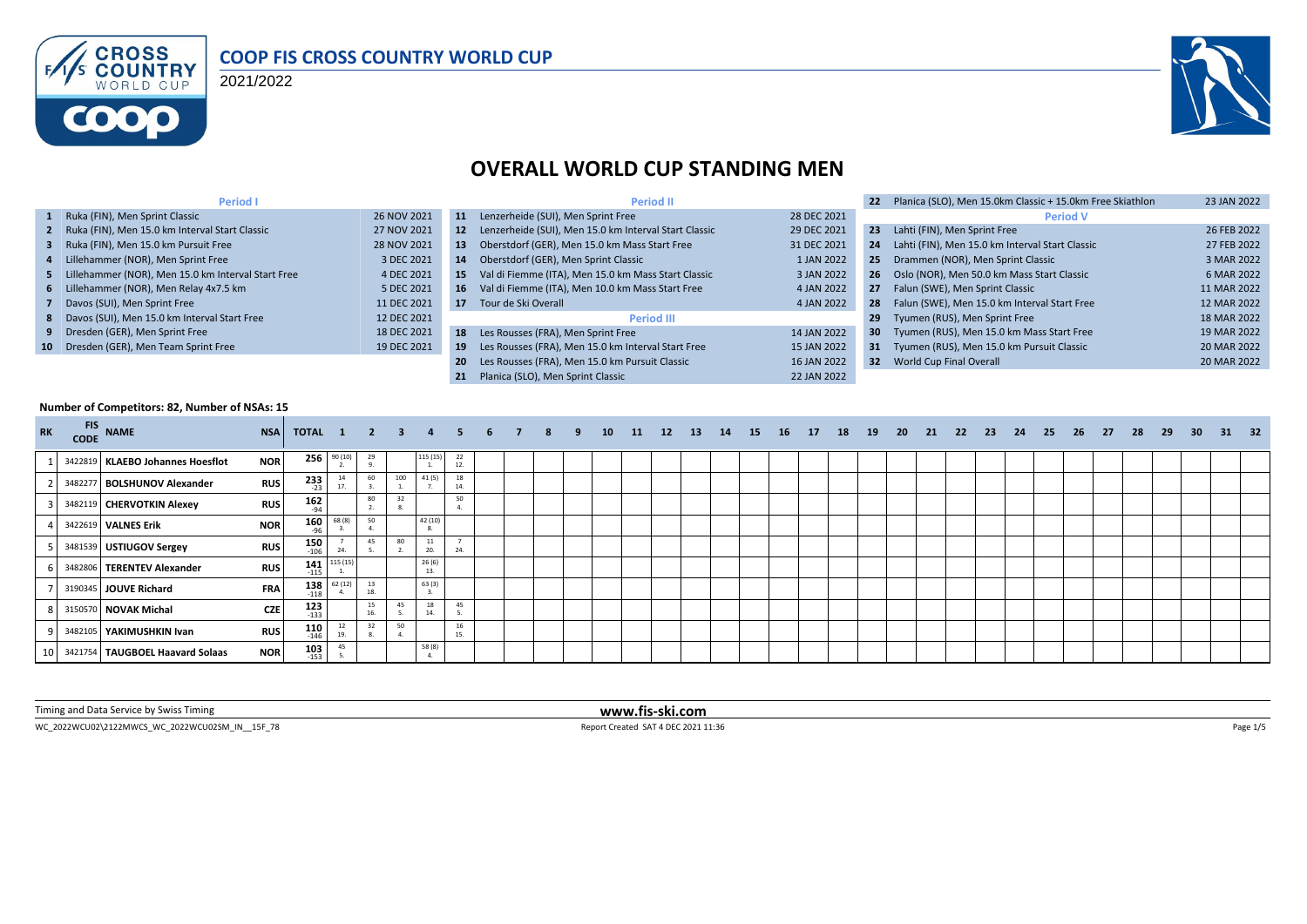

#### 2021/2022



# **OVERALL WORLD CUP STANDING MEN**

| <b>RK</b> | FIS NAME                          | <b>NSA</b> | TOTAL 1          |                                                      | $\overline{\mathbf{2}}$                  | -3                                      |                                                 |                     |  |  | <b>10</b> | -11 | 12 <sup>2</sup> | -13 | 14 | <b>15</b> | <b>16</b> | 17 | 18 | <b>19</b> | -20 | -21 | 22 | -23 | 24 | 25 | 26 | 27 | -28 | -29 | -30 | 31 | 32 |
|-----------|-----------------------------------|------------|------------------|------------------------------------------------------|------------------------------------------|-----------------------------------------|-------------------------------------------------|---------------------|--|--|-----------|-----|-----------------|-----|----|-----------|-----------|----|----|-----------|-----|-----|----|-----|----|----|----|----|-----|-----|-----|----|----|
| 11        | 3420586 HOLUND Hans Christer      | <b>NOR</b> | $102$<br>$154$   |                                                      | $^{22}_{12}$                             |                                         |                                                 | 80<br>2.            |  |  |           |     |                 |     |    |           |           |    |    |           |     |     |    |     |    |    |    |    |     |     |     |    |    |
| 12        | 3421779 KRUEGER Simen Hegstad     | <b>NOR</b> | $100 \\ 156$     |                                                      |                                          |                                         |                                                 | 100<br>1.           |  |  |           |     |                 |     |    |           |           |    |    |           |     |     |    |     |    |    |    |    |     |     |     |    |    |
| 13        | 3180535 NISKANEN livo             | <b>FIN</b> | $100$<br>$156$   |                                                      | 100<br>1.                                |                                         |                                                 |                     |  |  |           |     |                 |     |    |           |           |    |    |           |     |     |    |     |    |    |    |    |     |     |     |    |    |
| 14        | 3420909 GOLBERG Paal              | <b>NOR</b> | $\frac{99}{157}$ | 34 (5)<br>9.                                         | 26<br>10.                                |                                         | 15(2)<br>18.                                    | 24<br>11.           |  |  |           |     |                 |     |    |           |           |    |    |           |     |     |    |     |    |    |    |    |     |     |     |    |    |
| 15        | 3481432 MALTSEV Artem             | <b>RUS</b> | $\frac{88}{168}$ |                                                      | 18<br>14.                                | 60<br>3.                                |                                                 | 10<br>21.           |  |  |           |     |                 |     |    |           |           |    |    |           |     |     |    |     |    |    |    |    |     |     |     |    |    |
| 16        | 3423291 LARSEN Thomas Helland     | <b>NOR</b> | $80 - 176$       |                                                      |                                          |                                         | 80<br>2.                                        |                     |  |  |           |     |                 |     |    |           |           |    |    |           |     |     |    |     |    |    |    |    |     |     |     |    |    |
| 17        | 3481988 SEMIKOV Ilia              | <b>RUS</b> | $\frac{80}{176}$ |                                                      | 40<br>6.                                 | $\begin{array}{c} 40 \\ 6. \end{array}$ |                                                 |                     |  |  |           |     |                 |     |    |           |           |    |    |           |     |     |    |     |    |    |    |    |     |     |     |    |    |
| 18        | 3501340 GRATE Marcus              | SWE        | $\frac{70}{186}$ | 30(4)<br>10.                                         |                                          |                                         | 40<br>6.                                        |                     |  |  |           |     |                 |     |    |           |           |    |    |           |     |     |    |     |    |    |    |    |     |     |     |    |    |
| 19        | 3530910 SCHOONMAKER James Clinton | USA        | $\frac{66}{190}$ | 42 (6)<br>7.                                         |                                          |                                         | 24<br>$11.$                                     |                     |  |  |           |     |                 |     |    |           |           |    |    |           |     |     |    |     |    |    |    |    |     |     |     |    |    |
| 20        | 3180865 VUORINEN Lauri            | <b>FIN</b> | $61 - 195$       | $\begin{array}{c} 16\left(1\right)\\16. \end{array}$ |                                          |                                         | 45<br>5.                                        |                     |  |  |           |     |                 |     |    |           |           |    |    |           |     |     |    |     |    |    |    |    |     |     |     |    |    |
| 21        | 3421154 NYENGET Martin Loewstroem | <b>NOR</b> | $\frac{60}{196}$ |                                                      |                                          |                                         |                                                 | 60<br>3.            |  |  |           |     |                 |     |    |           |           |    |    |           |     |     |    |     |    |    |    |    |     |     |     |    |    |
| 22        | 3290326 PELLEGRINO Federico       | <b>ITA</b> | 57<br>$-199$     | $rac{2}{29}$                                         | 11<br>20.                                | 29<br>9.                                | 15<br>16.                                       |                     |  |  |           |     |                 |     |    |           |           |    |    |           |     |     |    |     |    |    |    |    |     |     |     |    |    |
| 23        | 3200205 BOEGL Lucas               | <b>GER</b> | $49 - 207$       |                                                      | $\begin{array}{c} 12 \\ 19. \end{array}$ | 36<br>7.                                |                                                 | <sup>1</sup><br>30. |  |  |           |     |                 |     |    |           |           |    |    |           |     |     |    |     |    |    |    |    |     |     |     |    |    |
| 24        | 3190529 LAPALUS Hugo              | <b>FRA</b> | $49 - 207$       |                                                      | 20<br>13.                                | 16<br>15.                               |                                                 | 13<br>$=18.$        |  |  |           |     |                 |     |    |           |           |    |    |           |     |     |    |     |    |    |    |    |     |     |     |    |    |
| 25        | 3481163 RETIVYKH Gleb             | <b>RUS</b> | $\frac{48}{208}$ | $\begin{array}{c} 32 \\ 8. \end{array}$              |                                          |                                         | $\frac{16}{15}$                                 |                     |  |  |           |     |                 |     |    |           |           |    |    |           |     |     |    |     |    |    |    |    |     |     |     |    |    |
| 26        | 3200356 DOBLER Jonas              | <b>GER</b> | $47_{-209}$      |                                                      | 16<br>15.                                | 18<br>14.                               |                                                 | 13<br>$=18.$        |  |  |           |     |                 |     |    |           |           |    |    |           |     |     |    |     |    |    |    |    |     |     |     |    |    |
| 27        | 3100406 CYR Antoine               | CAN        | $\frac{46}{210}$ |                                                      | 24<br>11.                                | 22<br>12.                               |                                                 |                     |  |  |           |     |                 |     |    |           |           |    |    |           |     |     |    |     |    |    |    |    |     |     |     |    |    |
| 28        | 3190323 CHANAVAT Lucas            | <b>FRA</b> | $\frac{46}{210}$ | $\begin{array}{c} 24 \\ 11. \end{array}$             |                                          |                                         | $\begin{array}{c} 22 \ (12) \\ 21. \end{array}$ |                     |  |  |           |     |                 |     |    |           |           |    |    |           |     |     |    |     |    |    |    |    |     |     |     |    |    |
| 29        | 3180861 MAKI Joni                 | <b>FIN</b> | 45<br>$-211$     | 42 (2)<br>6.                                         |                                          |                                         | $\overline{\mathbf{3}}$<br>28.                  |                     |  |  |           |     |                 |     |    |           |           |    |    |           |     |     |    |     |    |    |    |    |     |     |     |    |    |
| 30        | 3421320 <b>IVERSEN Emil</b>       | <b>NOR</b> | $44 - 212$       |                                                      | 36<br>7.                                 |                                         |                                                 | 8<br>23.            |  |  |           |     |                 |     |    |           |           |    |    |           |     |     |    |     |    |    |    |    |     |     |     |    |    |
| 31        | 3420994 TOENSETH Didrik           | <b>NOR</b> | 40<br>$-216$     |                                                      |                                          |                                         |                                                 | 40<br>6             |  |  |           |     |                 |     |    |           |           |    |    |           |     |     |    |     |    |    |    |    |     |     |     |    |    |

Timing and Data Service by Swiss Timing **www.fis-ski.com**

WC\_2022WCU02\2122MWCS\_WC\_2022WCU02SM\_IN\_\_15F\_78 Report Created SAT 4 DEC 2021 11:36 Page 2/5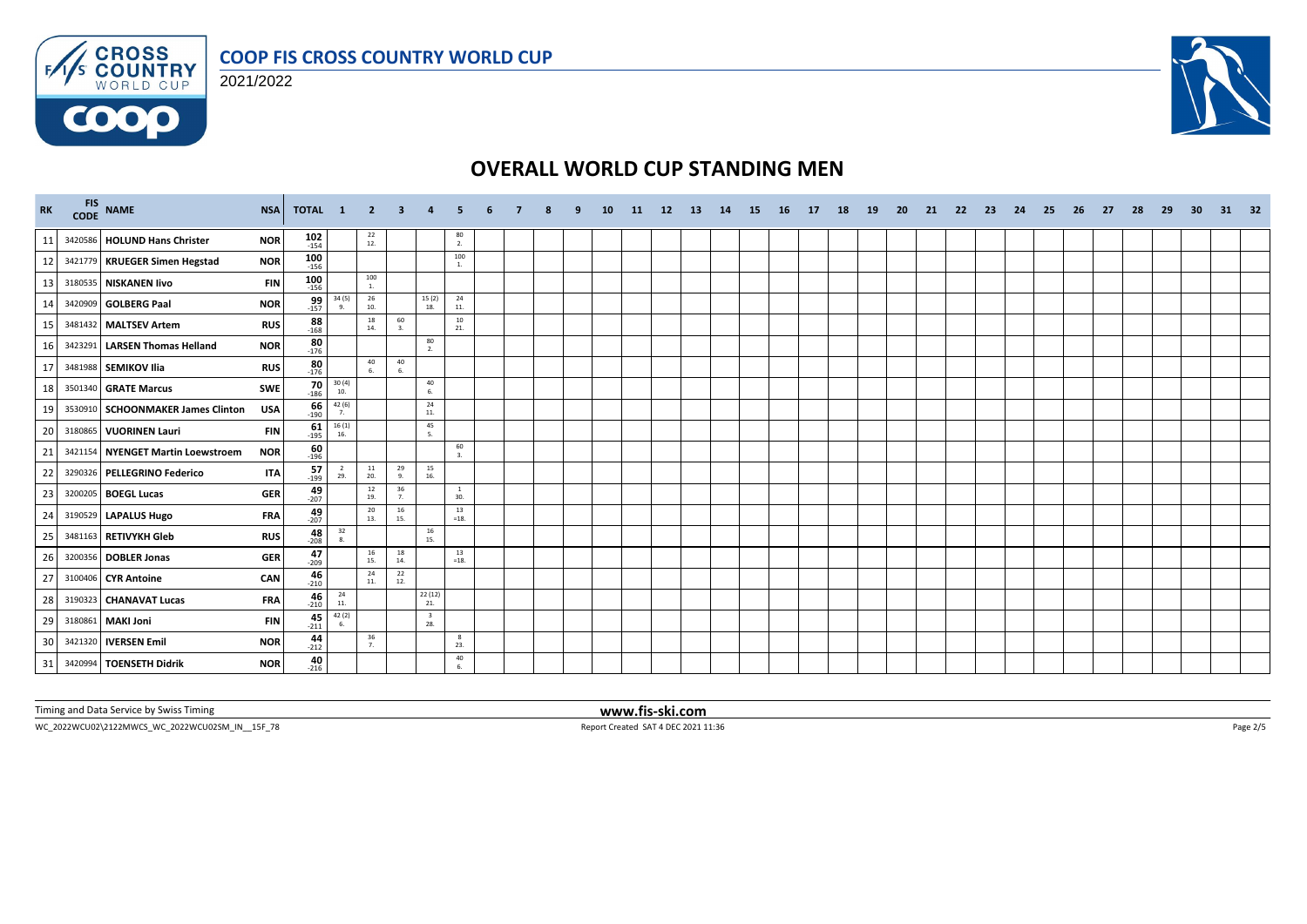





## **OVERALL WORLD CUP STANDING MEN**

| <b>RK</b>      |         | FIS NAME                         | <b>NSA</b> | TOTAL 1              |                                          | $\overline{2}$                 | 3         |                     |                       |  |  | <b>10</b> | <b>11</b> | 12 | <b>13</b> | <b>14</b> | <b>15</b> | - 16 | <b>17</b> | 18 | <b>19</b> | -20 | -21 | -22 | -23 | -24 | -25 | 26 | -27 | - 28 | -29 | -30 | 31 32 |  |
|----------------|---------|----------------------------------|------------|----------------------|------------------------------------------|--------------------------------|-----------|---------------------|-----------------------|--|--|-----------|-----------|----|-----------|-----------|-----------|------|-----------|----|-----------|-----|-----|-----|-----|-----|-----|----|-----|------|-----|-----|-------|--|
| 32             |         | 3290379 de FABIANI Francesco     | <b>ITA</b> | $-216$               |                                          | $\frac{14}{17}$                | 26<br>10. |                     |                       |  |  |           |           |    |           |           |           |      |           |    |           |     |     |     |     |     |     |    |     |      |     |     |       |  |
| 33             |         | 3423264 AMUNDSEN Harald Oestberg | <b>NOR</b> | $36 - 220$           |                                          |                                |           |                     | 36<br>7.              |  |  |           |           |    |           |           |           |      |           |    |           |     |     |     |     |     |     |    |     |      |     |     |       |  |
| 34             |         | 3423782 MOSEBY Haavard           | <b>NOR</b> | $\frac{32}{224}$     |                                          |                                |           |                     | 32<br>8.              |  |  |           |           |    |           |           |           |      |           |    |           |     |     |     |     |     |     |    |     |      |     |     |       |  |
| 35             |         | 3481132 LARKOV Andrey            | <b>RUS</b> | 31<br>$-225$         |                                          | 10<br>21.                      | 12<br>19. |                     | $\mathbf{q}$<br>22.   |  |  |           |           |    |           |           |           |      |           |    |           |     |     |     |     |     |     |    |     |      |     |     |       |  |
| 36             |         | 3420961 KROGH Finn Haagen        | <b>NOR</b> | $\frac{29}{-227}$    |                                          |                                |           | 29<br>9.            |                       |  |  |           |           |    |           |           |           |      |           |    |           |     |     |     |     |     |     |    |     |      |     |     |       |  |
| $\overline{3}$ |         | 3420605 ROETHE Sjur              | <b>NOR</b> | $29 - 227$           |                                          |                                |           |                     | 29<br>Q <sub>1</sub>  |  |  |           |           |    |           |           |           |      |           |    |           |     |     |     |     |     |     |    |     |      |     |     |       |  |
| 38             |         | 3501662 JOHANSSON Leo            | <b>SWE</b> | $\frac{29}{227}$     |                                          | $\frac{9}{22}$ .               | 20<br>13. |                     |                       |  |  |           |           |    |           |           |           |      |           |    |           |     |     |     |     |     |     |    |     |      |     |     |       |  |
| 39             |         | 3190111 MANIFICAT Maurice        | <b>FRA</b> | $\frac{26}{230}$     |                                          |                                |           |                     | 26<br>10.             |  |  |           |           |    |           |           |           |      |           |    |           |     |     |     |     |     |     |    |     |      |     |     |       |  |
| 39             |         | 3422477 NORTHUG Even             | <b>NOR</b> | $\frac{26}{230}$     |                                          |                                |           | 26<br>10.           |                       |  |  |           |           |    |           |           |           |      |           |    |           |     |     |     |     |     |     |    |     |      |     |     |       |  |
| 41             | 3220002 | <b>MUSGRAVE Andrew</b>           | <b>GBR</b> | $\frac{26}{230}$     |                                          |                                | 15<br>16. |                     | $11\,$<br>20.         |  |  |           |           |    |           |           |           |      |           |    |           |     |     |     |     |     |     |    |     |      |     |     |       |  |
| 42             |         | 3530882 SCHUMACHER Gus           | <b>USA</b> | $24 \over 232$       |                                          |                                | 24<br>11. |                     |                       |  |  |           |           |    |           |           |           |      |           |    |           |     |     |     |     |     |     |    |     |      |     |     |       |  |
| 43             |         | 3530902 OGDEN Ben                | <b>USA</b> | 24 $23(3)$<br>$-232$ | 13.                                      |                                |           | $\mathbf{1}$<br>30. |                       |  |  |           |           |    |           |           |           |      |           |    |           |     |     |     |     |     |     |    |     |      |     |     |       |  |
| 44             | 3200802 | <b>MOCH Friedrich</b>            | <b>GER</b> | $\frac{23}{233}$     |                                          | 6<br>25.                       | 13<br>18. |                     | $\overline{4}$<br>27. |  |  |           |           |    |           |           |           |      |           |    |           |     |     |     |     |     |     |    |     |      |     |     |       |  |
| 45             |         | 3501278 PERSSON Anton            | <b>SWE</b> | $22$<br>$-234$       | $\begin{array}{c} 22 \\ 12. \end{array}$ |                                |           |                     |                       |  |  |           |           |    |           |           |           |      |           |    |           |     |     |     |     |     |     |    |     |      |     |     |       |  |
|                |         | 3530713 BOLGER Kevin             | <b>USA</b> | $\frac{22}{234}$     |                                          |                                |           | 22<br>12.           |                       |  |  |           |           |    |           |           |           |      |           |    |           |     |     |     |     |     |     |    |     |      |     |     |       |  |
| 47             |         | 3482280 SPITSOV Denis            | <b>RUS</b> | $\frac{20}{236}$     |                                          |                                |           |                     | 20<br>13.             |  |  |           |           |    |           |           |           |      |           |    |           |     |     |     |     |     |     |    |     |      |     |     |       |  |
| 48             |         | 3510377 HEDIGER Jovian           | sui l      | $18 - 238$           | 18<br>14.                                |                                |           |                     |                       |  |  |           |           |    |           |           |           |      |           |    |           |     |     |     |     |     |     |    |     |      |     |     |       |  |
| 49             |         | 3421164 SKAR Sindre Bjoernestad  | <b>NOR</b> | $\frac{18}{238}$     |                                          |                                |           | 18(4)<br>17.        |                       |  |  |           |           |    |           |           |           |      |           |    |           |     |     |     |     |     |     |    |     |      |     |     |       |  |
| 50             |         | 3181408 MOILANEN Niilo           | <b>FIN</b> | $18 - 238$           | $\frac{9}{22}$ .                         |                                |           | 9<br>22.            |                       |  |  |           |           |    |           |           |           |      |           |    |           |     |     |     |     |     |     |    |     |      |     |     |       |  |
| 51             |         | 3180557 HYVARINEN Perttu         | <b>FIN</b> | $18 - 238$           |                                          | $\overline{\mathbf{3}}$<br>28. | 9<br>22.  |                     | - 6<br>$=25$          |  |  |           |           |    |           |           |           |      |           |    |           |     |     |     |     |     |     |    |     |      |     |     |       |  |
| 52             |         | 3181133 MANNILA Lauri            | <b>FIN</b> | $16 - 240$           | $\begin{array}{c} 16 \\ 15. \end{array}$ |                                |           |                     |                       |  |  |           |           |    |           |           |           |      |           |    |           |     |     |     |     |     |     |    |     |      |     |     |       |  |

Timing and Data Service by Swiss Timing **www.fis-ski.com**

WC\_2022WCU02\2122MWCS\_WC\_2022WCU02SM\_IN\_\_15F\_78 Report Created SAT 4 DEC 2021 11:36 Page 3/5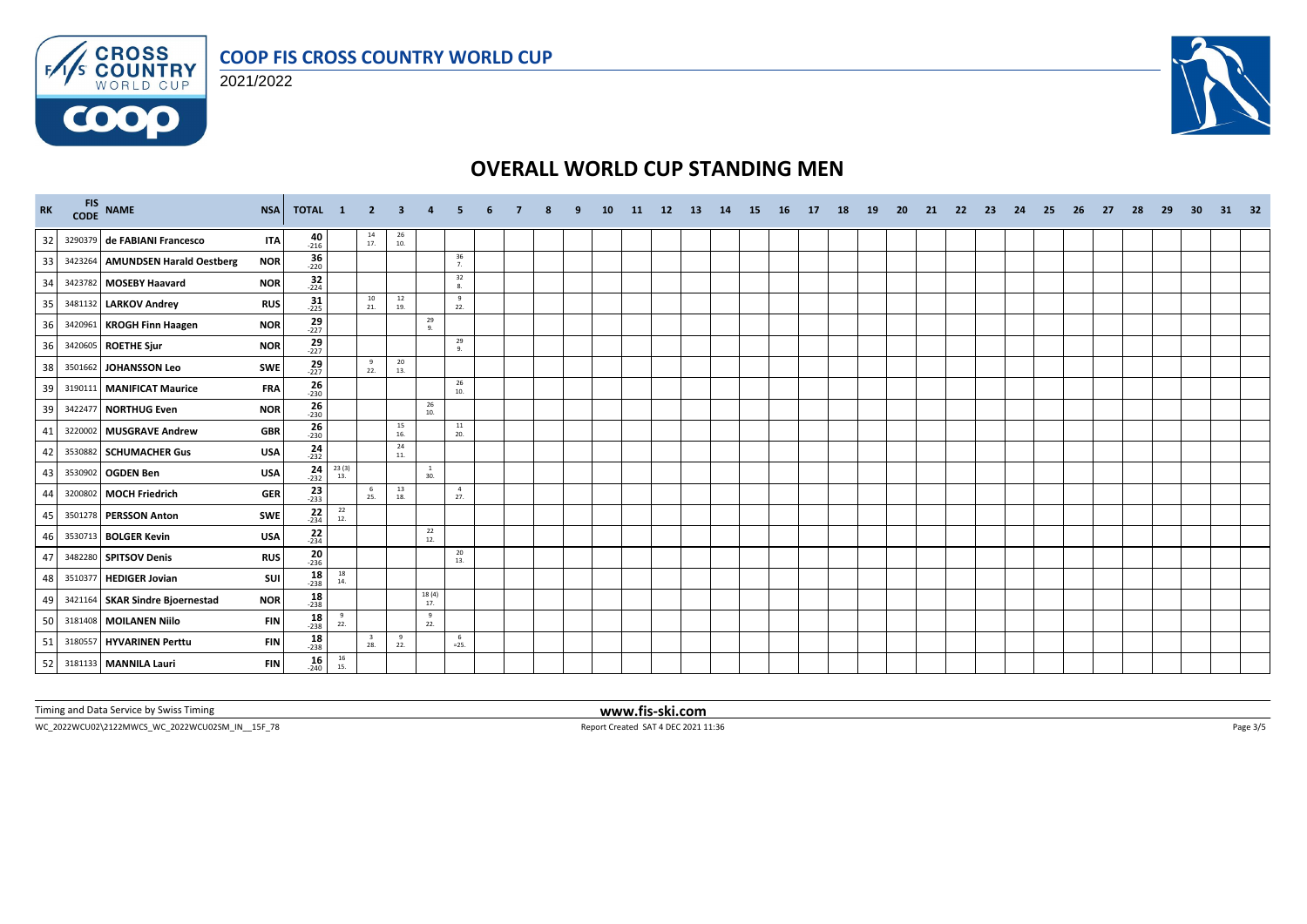





# **OVERALL WORLD CUP STANDING MEN**

| <b>RK</b> |         | FIS NAME<br><b>NSA</b>                  | TOTAL 1              |                                          | $\overline{\mathbf{2}}$ | $\mathbf{3}$                             |                        |               |  |  | <b>10</b> | -11 | <b>12</b> | <b>13</b> | 14 | -15 | <b>16</b> | 17 | 18 | 19 | -20 | 21 | -22 | 23 | 24 | -25 | -26 | 27 | 28 | 29 | 30 | 31 32 |  |
|-----------|---------|-----------------------------------------|----------------------|------------------------------------------|-------------------------|------------------------------------------|------------------------|---------------|--|--|-----------|-----|-----------|-----------|----|-----|-----------|----|----|----|-----|----|-----|----|----|-----|-----|----|----|----|----|-------|--|
| 53        |         | 3510342 BAUMANN Jonas<br>SUI            | $16 - 240$           |                                          |                         | $\frac{2}{29}$ .                         |                        | 14<br>17.     |  |  |           |     |           |           |    |     |           |    |    |    |     |    |     |    |    |     |     |    |    |    |    |       |  |
| 54        |         | 3181180 LINDHOLM Remi<br><b>FIN</b>     | $16 \atop -240$      |                                          | $\frac{5}{26}$          | $\begin{array}{c} 11 \\ 20. \end{array}$ |                        |               |  |  |           |     |           |           |    |     |           |    |    |    |     |    |     |    |    |     |     |    |    |    |    |       |  |
| 55        |         | 3050342 VERMEULEN Mika<br><b>AUT</b>    | $16 \atop -240$      |                                          | 8<br>23.                | 8<br>23.                                 |                        |               |  |  |           |     |           |           |    |     |           |    |    |    |     |    |     |    |    |     |     |    |    |    |    |       |  |
| 56        |         | <b>NOR</b><br>3422186 TURTVEIT Vebjoern | $\frac{15}{241}$     |                                          |                         |                                          |                        | 15<br>16.     |  |  |           |     |           |           |    |     |           |    |    |    |     |    |     |    |    |     |     |    |    |    |    |       |  |
| 57        |         | CAN<br>3100409 LEVEILLE Olivier         | $\frac{15}{241}$     |                                          | $\overline{1}$<br>30.   | 14<br>17.                                |                        |               |  |  |           |     |           |           |    |     |           |    |    |    |     |    |     |    |    |     |     |    |    |    |    |       |  |
| 58        |         | 3100268 KENNEDY Russell<br>CAN          | $\frac{14}{242}$     |                                          | $\overline{4}$<br>27.   | 10<br>21.                                |                        |               |  |  |           |     |           |           |    |     |           |    |    |    |     |    |     |    |    |     |     |    |    |    |    |       |  |
| 59        |         | 3530911 JAGER Luke<br><b>USA</b>        | $\frac{13}{243}$     | $\begin{array}{c} 13 \\ 18. \end{array}$ |                         |                                          |                        |               |  |  |           |     |           |           |    |     |           |    |    |    |     |    |     |    |    |     |     |    |    |    |    |       |  |
| 60        |         | 3423627 SKAANES Haakon<br><b>NOR</b>    | $13$ <sub>243</sub>  |                                          |                         |                                          | 13(1)<br>19.           |               |  |  |           |     |           |           |    |     |           |    |    |    |     |    |     |    |    |     |     |    |    |    |    |       |  |
| 61        |         | 3180990 HAARALA Juuso<br><b>FIN</b>     | $13$ <sub>243</sub>  | $\overline{\phantom{a}}$<br>23.          |                         |                                          | $5\overline{5}$<br>26. |               |  |  |           |     |           |           |    |     |           |    |    |    |     |    |     |    |    |     |     |    |    |    |    |       |  |
| 62        | 3501010 | HAEGGSTROEM Johan<br><b>SWE</b>         | $13$ <sub>243</sub>  | $\begin{array}{c} 6 \\ 25. \end{array}$  |                         |                                          | $7\overline{ }$<br>24. |               |  |  |           |     |           |           |    |     |           |    |    |    |     |    |     |    |    |     |     |    |    |    |    |       |  |
| 63        |         | <b>FIN</b><br>3181098 SUHONEN Verneri   | $11$ <sub>-245</sub> | 11<br>20.                                |                         |                                          |                        |               |  |  |           |     |           |           |    |     |           |    |    |    |     |    |     |    |    |     |     |    |    |    |    |       |  |
| 64        |         | <b>SWE</b><br>3501587 BERGLUND Gustaf   | $11$ <sub>-245</sub> | $\overline{\mathbf{3}}$<br>28.           |                         |                                          | 8<br>23.               |               |  |  |           |     |           |           |    |     |           |    |    |    |     |    |     |    |    |     |     |    |    |    |    |       |  |
| 65        |         | 3180508 HAKOLA Ristomatti<br><b>FIN</b> | $10_{246}$           | $\begin{array}{c} 10 \\ 21. \end{array}$ |                         |                                          |                        |               |  |  |           |     |           |           |    |     |           |    |    |    |     |    |     |    |    |     |     |    |    |    |    |       |  |
| 66        |         | 3500664 HALFVARSSON Calle<br>SWE        | $\frac{7}{249}$      |                                          |                         | $\overline{7}$<br>24.                    |                        |               |  |  |           |     |           |           |    |     |           |    |    |    |     |    |     |    |    |     |     |    |    |    |    |       |  |
| 67        |         | SUI<br>3510023 COLOGNA Dario            | $\frac{7}{249}$      |                                          | 7<br>24.                |                                          |                        |               |  |  |           |     |           |           |    |     |           |    |    |    |     |    |     |    |    |     |     |    |    |    |    |       |  |
| 68        |         | <b>FRA</b><br>3190302 PARISSE Clement   | $-250$               |                                          |                         |                                          |                        | - 6<br>$=25.$ |  |  |           |     |           |           |    |     |           |    |    |    |     |    |     |    |    |     |     |    |    |    |    |       |  |
| 69        |         | SUI<br>3510351 FURGER Roman             | $-250$               |                                          |                         | 6<br>25.                                 |                        |               |  |  |           |     |           |           |    |     |           |    |    |    |     |    |     |    |    |     |     |    |    |    |    |       |  |
| 70        |         | 3430103 STAREGA Maciej<br><b>POL</b>    | $-250$               |                                          |                         |                                          | 6<br>25.               |               |  |  |           |     |           |           |    |     |           |    |    |    |     |    |     |    |    |     |     |    |    |    |    |       |  |
| 71        |         | <b>SWE</b><br>3501252 JONSSON Olof      | $\frac{5}{251}$      | $\frac{5}{26}$                           |                         |                                          |                        |               |  |  |           |     |           |           |    |     |           |    |    |    |     |    |     |    |    |     |     |    |    |    |    |       |  |
| 72        |         | 3510479 RUEESCH Jason<br>SUI            | $\frac{5}{251}$      |                                          |                         | -5<br>26.                                |                        |               |  |  |           |     |           |           |    |     |           |    |    |    |     |    |     |    |    |     |     |    |    |    |    |       |  |
| 73        |         | 3200676 BRUGGER Janosch<br><b>GER</b>   | 4<br>$-252$          |                                          |                         | $\overline{4}$<br>27.                    |                        |               |  |  |           |     |           |           |    |     |           |    |    |    |     |    |     |    |    |     |     |    |    |    |    |       |  |

Timing and Data Service by Swiss Timing **www.fis-ski.com**

WC\_2022WCU02\2122MWCS\_WC\_2022WCU02SM\_IN\_\_15F\_78 Report Created SAT 4 DEC 2021 11:36 Page 4/5